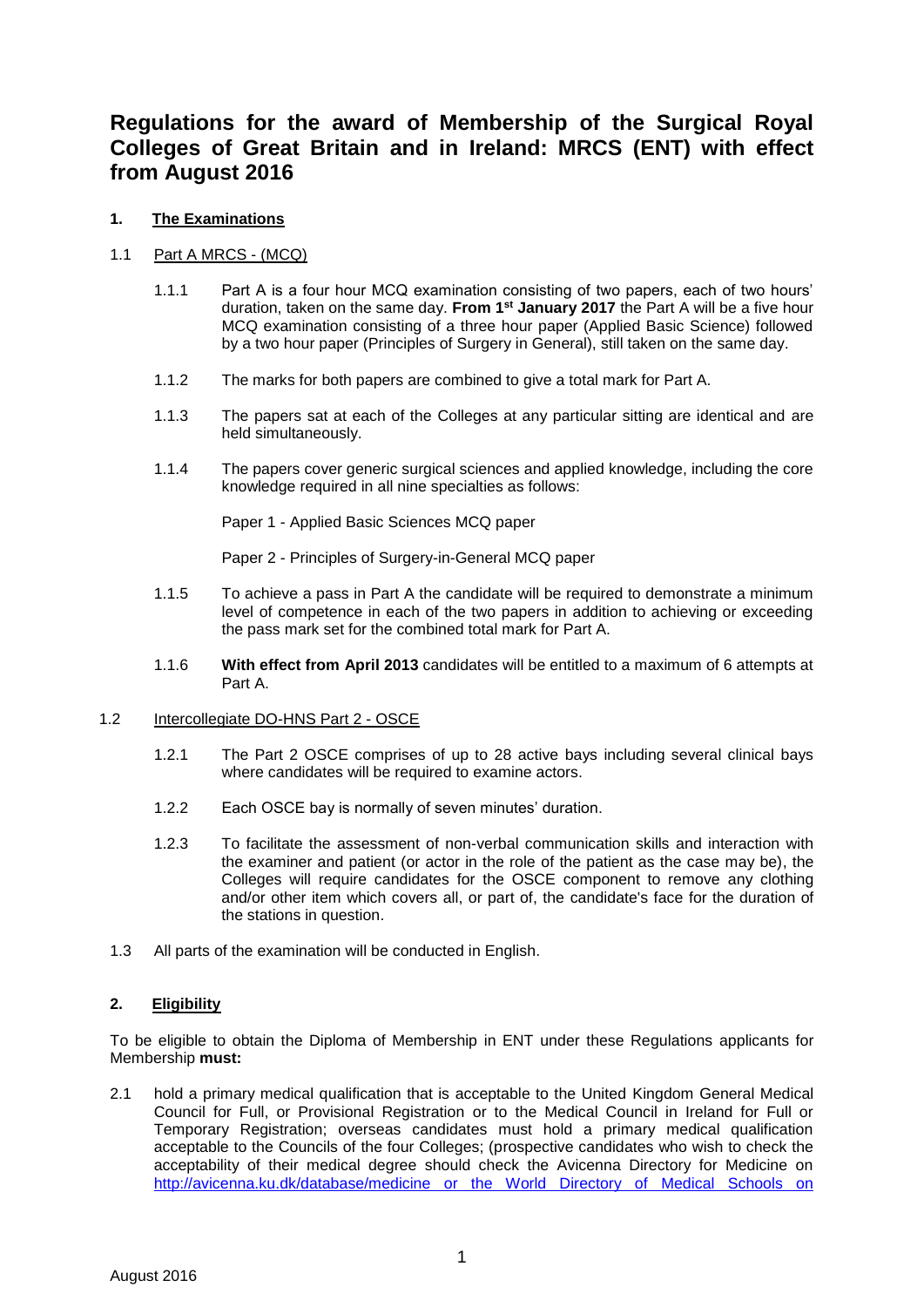http://search.wdoms.org/. If the medical school does not appear on this list, candidates should contact the examinations department/section at the College to which they wish to apply for the examination;

- 2.2 have passed Intercollegiate MRCS Part A (or MRCS Parts 1 and 2) and Intercollegiate DO-HNS Part 2 (since February 2008); and
- 2.3 have met the timing/number of attempt requirements for passing the examinations (as detailed in Section 5) and
- 2.4 have applied for Membership in ENT and been approved by the relevant College Council. Details of the procedure for election to Membership may be obtained from individual Colleges.
- 2.5 Candidates will be eligible for election as Members of the College with which they successfully complete DOHNS Part 2 for the award of MRCS (ENT).

#### **3. Entry to Examination**

- 3.1 In order to enter the examination, all candidates **must** hold a primary medical qualification acceptable to the Councils of the four Colleges. (See note under paragraph 2.1 above on checking eligibility of primary medical qualifications.)
- 3.2 Candidates can enter any part of the examination through any College.
- 3.3 Applicants for entry to Part A of the Intercollegiate MRCS must comply with the Regulations for that examination.
- 3.4 Subject to 3.5 below, candidates must normally pass MRCS Part A before applying for the Intercollegiate DO-HNS Part 2 examination.
- 3.5 Candidates who already hold
	- A) both parts of the DO-HNS (since it became intercollegiate in 2008); or B) Part 2 only of the DO-HNS (by virtue of taking Part 2 before Part 1)
	- Part 2 only of the DO-HNS (by virtue of taking Part 2 before Part 1)

and who wish to be eligible to receive MRCS (ENT) may apply to enter MRCS Part A, subject to the eligibility criteria of that examination.

NB: Candidates should be aware that, in all cases within any part of the MRCS and DO-HNS regulations, application cannot be made to two examinations or sittings of the same examination at the same time. An examination must be passed before moving to the next stage of the route.

Candidates are not permitted to apply for a DO-HNS Part 2 examination when the exam sitting commencement date falls within six weeks of an examination date previously entered. This regulation is applicable across all four Surgical Colleges. Candidates who enter for an examination, with any College, within six weeks of a previous examination will forfeit their fee.

#### **4. Administration**

- 4.1 The OSCE is held at one host centre up to three times a year in the UK and Ireland. The host centre will rotate between The Royal College of Surgeons of Edinburgh, The Royal College of Surgeons of England, The Royal College of Physicians and Surgeons of Glasgow and The Royal College of Surgeons in Ireland. (Please refer to the websites of the four surgical Royal Colleges for calendar details).
- 4.2 The host centre will send out the OSCE programme to all candidates sitting in that diet.
- 4.3 The results will be issued by the College to which the candidate applied.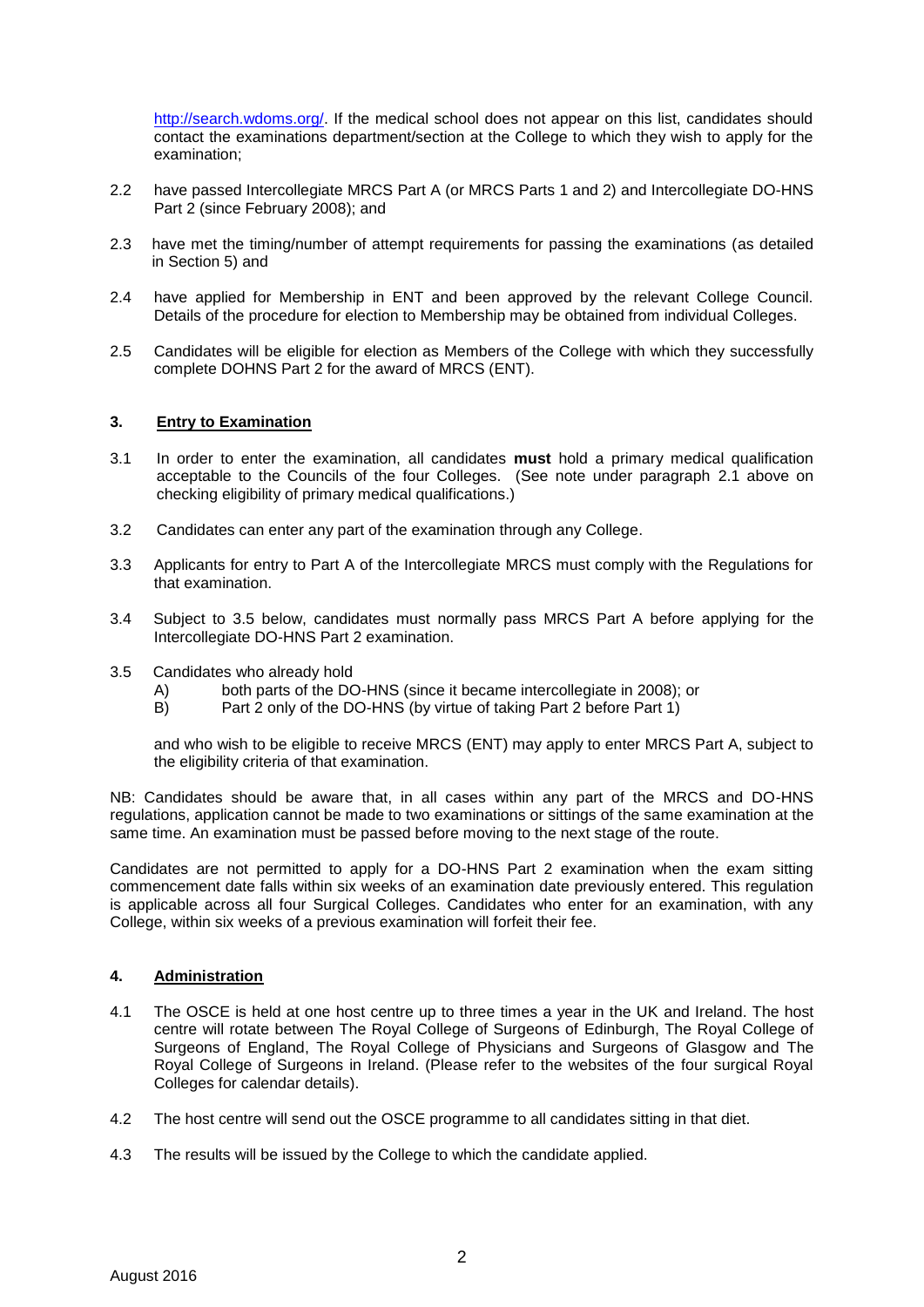# **5. Timing/Attempts**

## **Harmonisation of Regulations regarding number of attempts permitted**

In July 2012 the following regulations were issued in order to harmonise the three different routes to Membership following completion of requirements:

- Candidates who have successfully completed Part A, and candidates who have successfully completed Parts 1 and 2 and are still within 3.5 years from their first attempt at Part 2, are permitted to enter either the MRCS Part B (OSCE), the MRCS Part B (OCC) or the Part 2 DO-HNS for the award of MRCS (ENT).
- Candidates are allowed up to four attempts at the MRCS Part B (OSCE).
- Candidates are allowed up to six attempts at the MRCS Part B (OCC).
- Candidates are allowed up to four attempts at the DO-HNS Part 2 for the award of MRCS (ENT).
- One additional attempt may be granted under the Additional Attempt Policy.
- An attempt is defined as an occasion when a candidate commences, but does not necessarily complete, the Part B (OSCE), Part 2 DO-HNS for the award of MRCS (ENT) or a component of the MRCS Part B (OCC) examination i.e. submission of an application form is not an attempt.
- Candidates may move from the Part B (OCC) to the Part B (OSCE) and from the Part B (OSCE) to the Part B (OCC).
- Candidates may move from the Part B (OSCE) to the Part B (OCC) and back to the Part B (OSCE).
- Candidates who transfer from the Part B (OCC) to the Part B (OSCE) may subsequently transfer back to the Part B (OCC) BUT they will be allowed a combined total of FOUR attempts at the MRCS Part B (OSCE) or the MRCS Part B (OCC).

# **Accordingly:**

- 5.1. Candidates are permitted *four attempts* in which to pass the Part 2 DO-HNS. If unsuccessful, for the award of MRCS and NOT MRCS (ENT), candidates will still be entitled to:
	- four attempts at MRCS Part B (OSCE) or
	- four attempts at a combination of MRCS Part B (OSCE) and Part B (OCC)
	- six attempts at MRCS Part B (OCC).
- 5.2 The number of attempts for completion of the DO-HNS Part 2 for the award of MRCS (ENT) cannot be increased.
- 5.3 Candidates who entered the examination under the Regulations June 2006 revised April 2009 had  $3\frac{1}{2}$  years in which to complete all parts of the examination dating from their first attempt at Part 2. This regulation applied even if they chose to sit Part 2 before Part 1. If all parts of the exam were not completed within  $3\frac{1}{2}$  years from the first attempt at Part 2, the candidate became time-expired.
- 5.4 Candidates who are "time-expired" in the Intercollegiate MRCS Examination of the Surgical Royal Colleges of Great Britain and Ireland or the Collegiate MRCS are not permitted to sit Part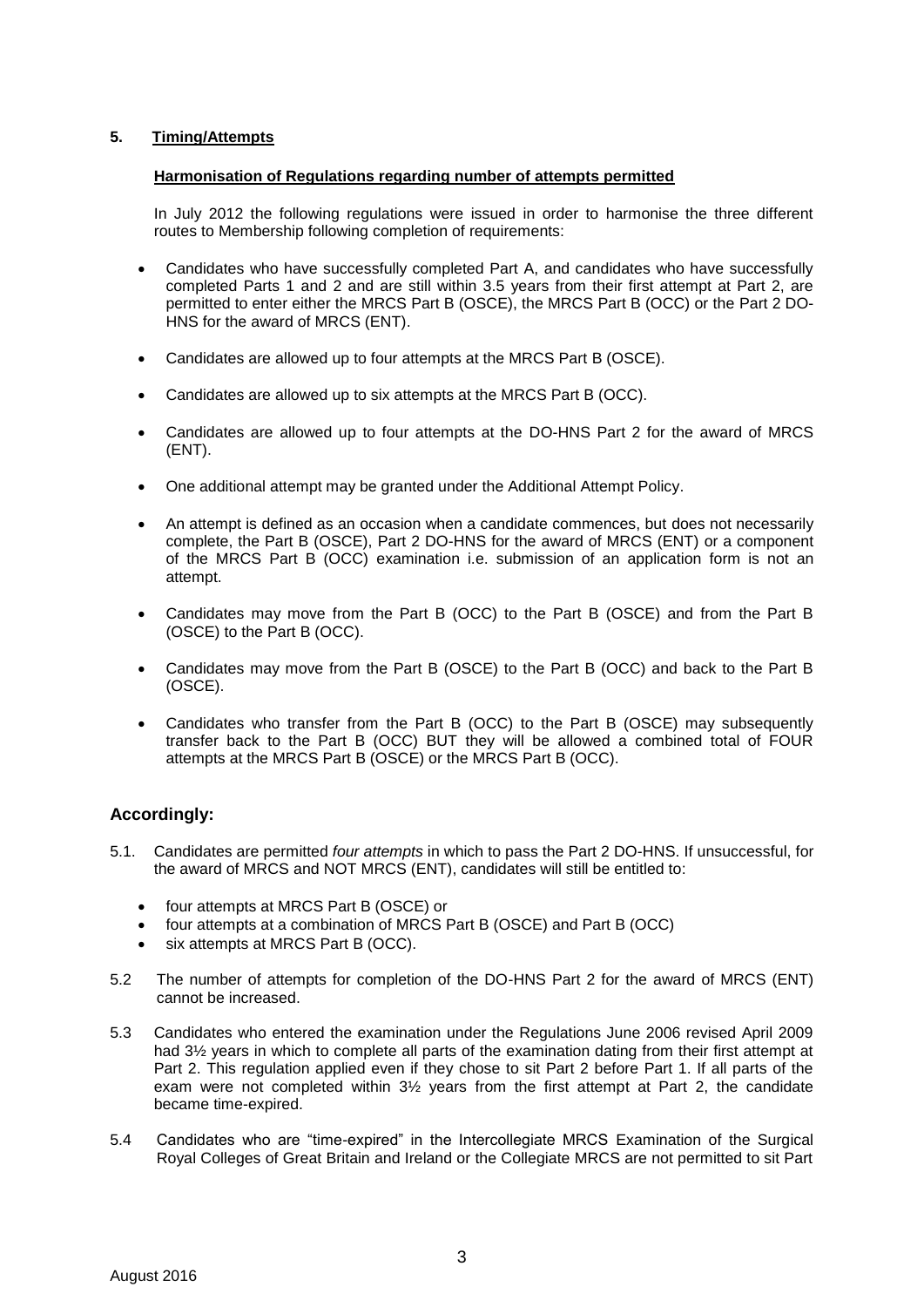A of the MRCS examination or Part 2 of the DO-HNS for the award of MRCS (ENT) of the Surgical Royal Colleges of Great Britain and Ireland under these Regulations.

- 5.5 Candidates who have passed Part 1 and Part 2 of the Intercollegiate MRCS (Regulations June 2006 revised April 2009), who are not time-expired, are subject to the limitations of paragraph 5.1 of these Regulations.
- 5.6 Candidates who have passed any parts of the MRCS Examination will not be permitted to re-sit the same component.
- 5.7 Any candidate entering any part of the MRCS or DO-HNS under these regulations are required to pass DO-HNS Part 2 within seven years of passing MRCS Part A or seven years from passing the second component of Part 1 or Part 2 of the Regulations dated June 2006 (revised April 2009).

NB: Candidates should be aware that Part B (OCC) finishes in January 2016

## **6. Recommendations and Advice**

It is strongly recommended that candidates seek the advice of their trainer, programme director, or equivalent, before deciding when to take any part of the examination, particularly before taking Part 2, due to the limited number of attempts available in which to pass all components of this examination.

#### **7. Admission to the Examination**

**Candidates should consult individual College websites or contact the examinations department/section of the relevant College for details of dates and venues for examinations. Details of the examinations department/section of each of the four Colleges are to be found at the end of these regulations.**

- 7.1 **Candidates can enter any part of the examination through any College, but may only enter with one College at each sitting.** Any candidate who has entered an examination with more than one of the four Colleges at the same sitting will forfeit the fee for each additional application.
- 7.2 Application for entry to any part of the examination must:
	- 7.2.1 be made on the appropriate (paper or electronic version) application form;
	- 7.2.2 be accompanied by the specific examination fee, payment of which must be received in full by the relevant College before a candidate may enter the examination; and
	- 7.2.3 reach the examinations department/section of the appropriate College by the date specified in the examinations calendar. Applications received after the closing date may be returned.
- 7.3 If, exceptionally, a candidate is permitted to enter the examination without first having paid the specified examination fee and fails thereafter to pay the fee, the candidate shall not be permitted to take any further examinations with any Surgical Royal College without payment of the outstanding fee or, if the unpaid fee relates to such a candidate's Final part of the examination, the relevant College reserves the right not to mark or assess that part of the examination or not allow the candidate to proceed to Membership of the relevant College in accordance with these Regulations.

## **8. Proof of Identity**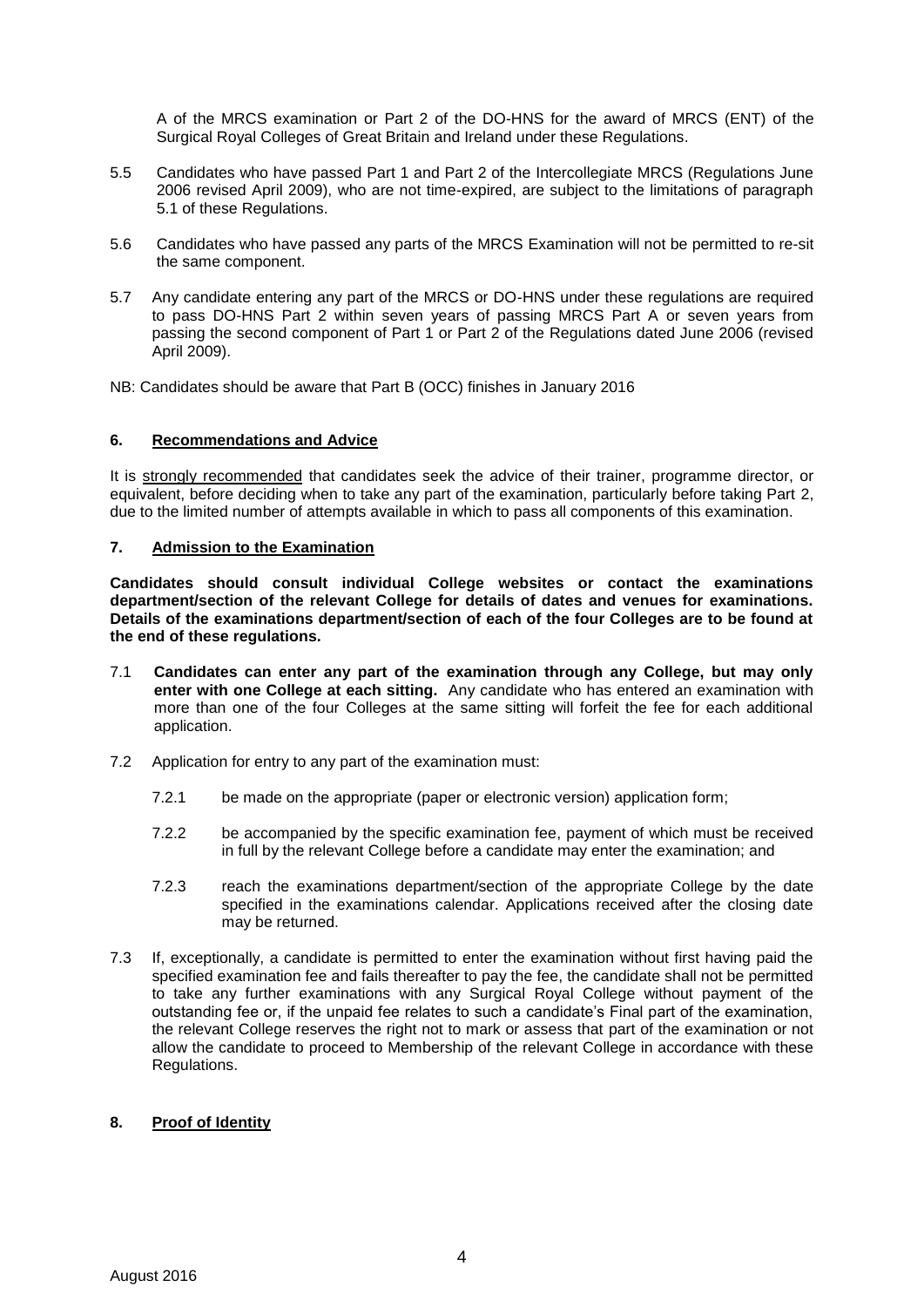- 8.1 Candidates must bring proof of identity to each examination. Proof of identity must be an official document, such as a current passport or driving licence that includes their name, signature and a photograph.
- 8.2 For the purposes of visual identification, any candidate sitting any examination will be required to remove any clothing and/or other item which covers all, or part of the candidate's face. The Colleges will observe sensitivity and, in specific circumstances privacy in the visual identification of candidates.
- 8.3 The Colleges reserve the right to make recordings of the examinations for the purposes of quality assurance and training.

#### **9. Withdrawal from the Examination**

- 9.1 A candidate who withdraws, in writing, an application for admission to any part of the examination may be refunded the fee paid (less an administrative fee of 20%) provided that notice of an intention to withdraw is received by the examinations department/section before the closing date by which applications are due, as shown in the examinations calendar. No refunds are normally made to candidates who withdraw after the closing date.
- 9.2 Applications for consideration of a refund on medical grounds must be accompanied by a medical certificate. Applications for consideration of a refund on compassionate grounds should be supported by the College or Clinical Tutor or the Assigned Educational Supervisor and the Head of the School of Surgery. All such applications must be submitted to the examinations department/section of the appropriate College within 14 days of the commencement of the examination.
- 9.3 The Colleges reserve the right, regardless of eligibility to take the examination, to review applications on an individual basis in exceptional circumstances. For information on pregnancy and deferral see paragraph 14.
- 9.4 Candidates with special needs should advise the appropriate College at the time of application of the nature of their needs and any assistance that they require. Requests should be supported by medical evidence (an educational psychologist's report is required for requests for extra time because of dyslexia). If appropriate, details of extra time or other allowances made by other examining bodies should be given, although the Colleges are not bound to follow these.

#### **10. Results**

Results will be posted on the website and sent out in the post and/or email by the examinations department/section of the College through which the candidate entered.

10.1 The MRCS (ENT) Diploma will be issued by the College at which the candidate successfully completes the DO-HNS Part 2 examination.

#### **11. Feedback**

All candidates will receive a breakdown of their result. No further feedback is available.

#### **12. Appeals Mechanism**

Details of the appeals process and fees charged may be obtained from the appropriate College.

## **13. Improper Conduct by Examination Candidates**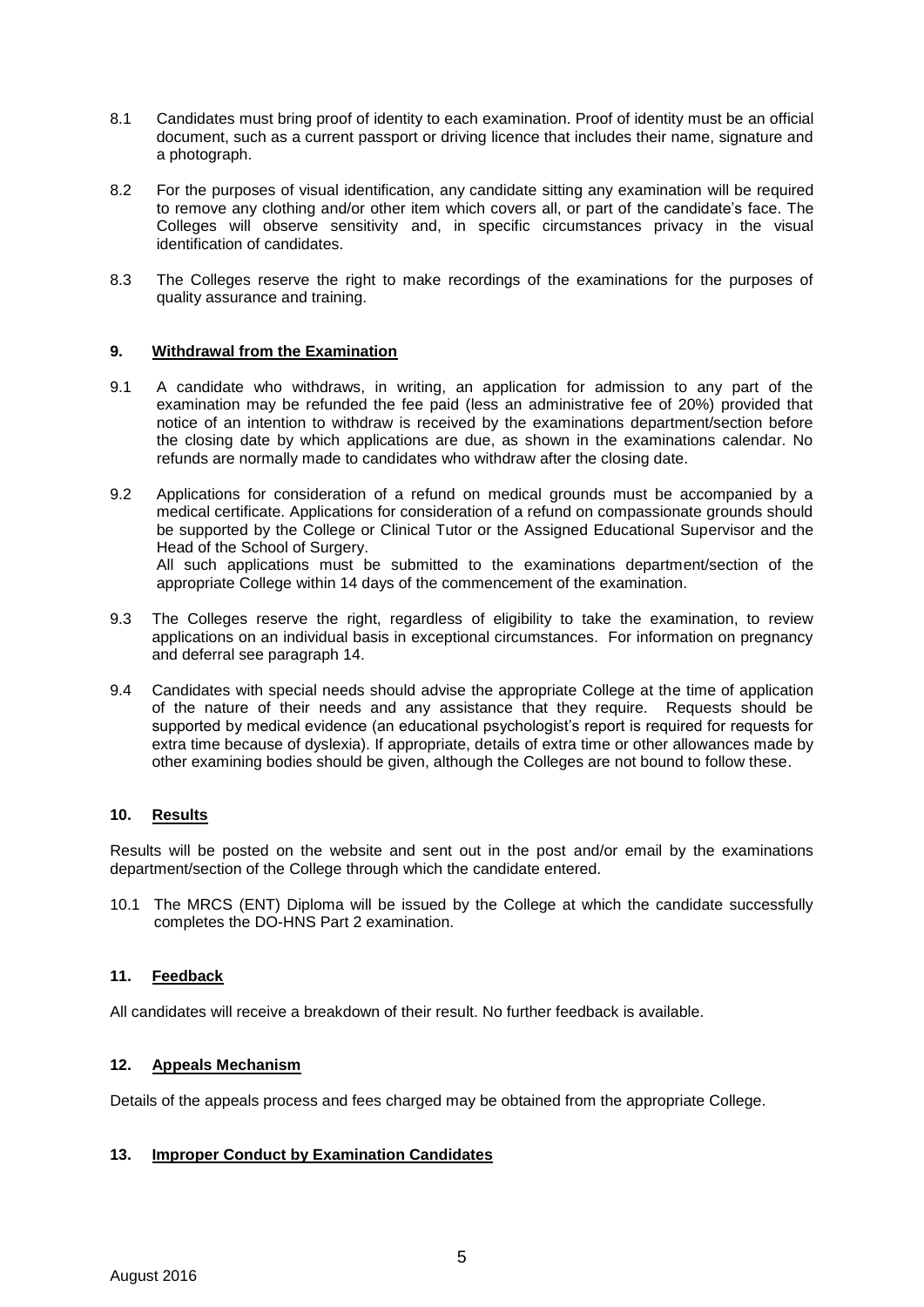In the case of improper conduct of an examination candidate as defined below, the four Colleges acting jointly may impose a penalty relating to the candidate's eligibility for the relevant or future examinations. Improper conduct is defined as:

- 13.1 Dishonestly obtaining or attempting to obtain entry to the examination by making false claims about eligibility for the examination or falsifying any aspects of the entry documentation.
- 13.2 Obtaining or seeking to obtain unfair advantage during an examination, or inciting other candidates to do the same.

Examples of unfair advantage are: having on the person any material that would give advantage in an examination once the examination has commenced (this includes electronic communication devices), communicating or attempting to communicate with another candidate once the examination has commenced, refusing to follow the instructions given by examiners or examinations staff concerning the conduct of and procedure for the examination. This list is not exhaustive.

- 13.3 Removing or attempting to remove from the examination any confidential material relating to the examination.
- 13.4 Obtaining or attempting to obtain confidential information concerning the examination from an examiner or examination official.
- 13.5 Passing confidential information on the content of the examination to a third party.

The list given above is not exhaustive.

13.6 If a candidate is found to have acted improperly his/her name may be reported to the relevant national authority. The Colleges may also on an individual basis decide that a candidate should not be allowed to proceed further with the examination or, having passed the examination, may not be admitted to Membership, according to their own statutes and regulations, in cases where serious misconduct not related to the examination is judged to make the person unfit to become a Member of the College.

#### **14. Notification of Pregnancy and Deferral**

- 14.1 A deferral may be permitted to candidates supplying an appropriate medical report which satisfies the relevant College indicating that:
	- 14.1.1 the candidate has any pregnancy related problems or illness; and/or
	- 14.1.2 the candidate's confinement is due shortly before or around the date of the examination; and/or
	- 14.1.3 the candidate has sufficient discomfort for her to consider that it will have a detrimental effect on her performance.
- 14.2 In such circumstances, a deferral will be permitted and no further fee will be required.
- 14.3 Any candidate who does not inform the College of her pregnancy and is consequently unable to sit for that examination will not normally be allowed to defer this examination without submission of another fee.

**NOTE: These Regulations are under continual review. It is recommended that candidates keep in regular contact with their College to ensure that they have the most up-to-date information. Any changes will be announced on the College website. Regular announcements are also made on the Intercollegiate MRCS website:<http://www.intercollegiatemrcsexams.org.uk/>**